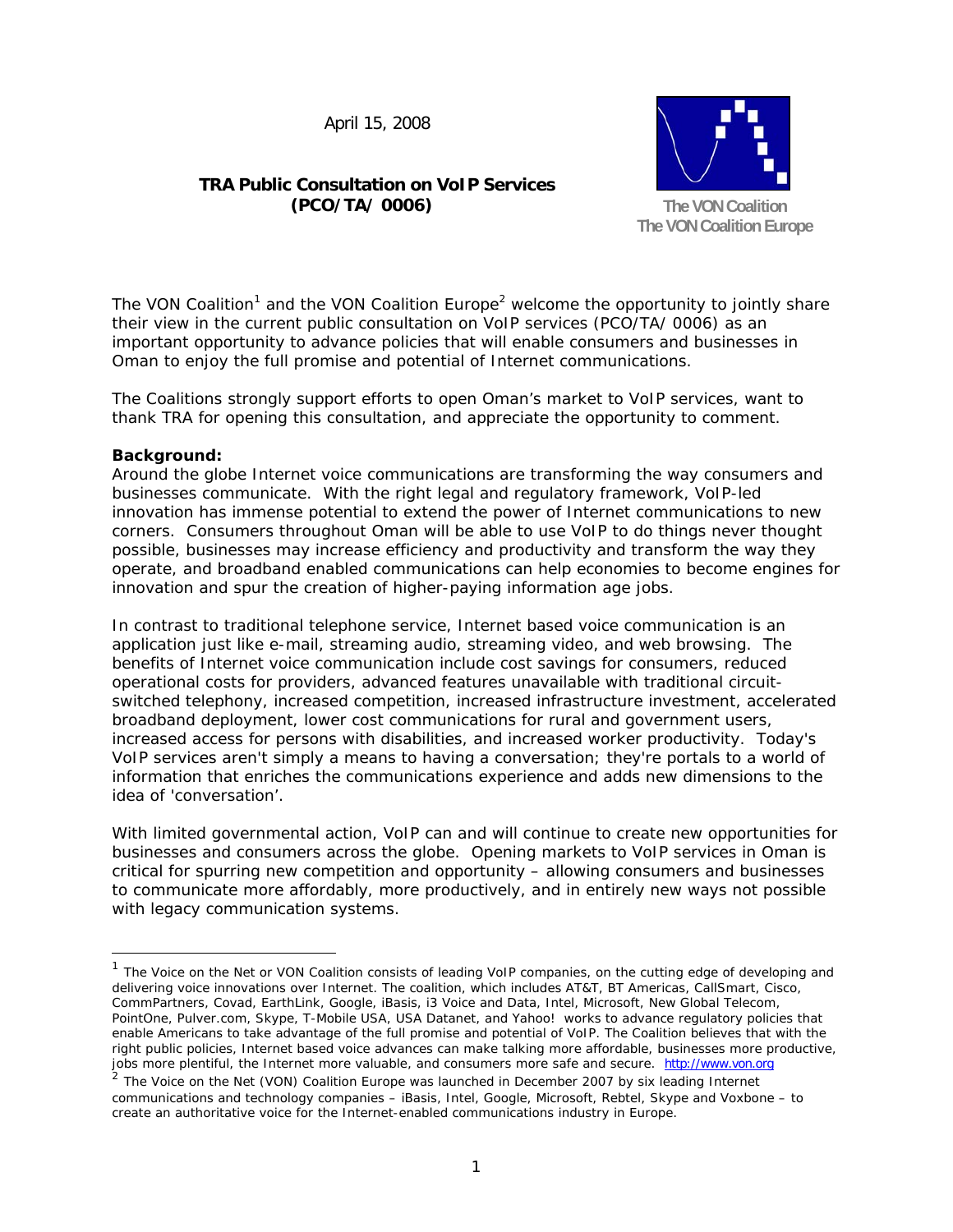And the best is yet ahead. The next wave of VoIP driven benefits can facilitate transformative improvements in the way people communicate. Soon a voice component can be added to any type of device, application or service that uses a microprocessor or touches the Internet. Already making a call can be just a click away. By disconnecting voice from the underlying infrastructure, voice innovation can now take place at Internet speed, allowing breakthrough advances in the way we communicate, incorporate video, and data.

# **TRA Consultation questions:**

### **1. Do you think that the TRA should open the market to VoIP service providers? Should they be licensed under a new type of Class 2 Licence or if not, what other licensing system should apply?**

The VON Coalitions strongly support opening Oman's market to VoIP services and allowing Oman's 70,000 Internet subscribers to take advantage of new forms of Internet voice communication. Opening Oman's market to VoIP should be guided by the following principles:

- **Internet-enabled communications are an entirely new genre of** communications products and services. They are not Class I types of services nor are they "Telecommunication Services." They represent a broad range of different types of technologies that sometimes substitute for traditional wireline communications but often are something entirely different. VoIP applications can often be accessed from a web site or downloaded as software like other Internet based applications. Voice can now be integrated into a variety of software applications and web sites. The service provider may sometimes make the software available for download globally and may not even have the ability to know that the service has been downloaded or is being used from Oman. These downloadable services often serve as an adjunct to other forms of communication and not as a substitute for traditional wireline communication. For these reasons, Internet applications and software like VoIP should not be subject to the licensing provision of Telecommunications Services under Article (20) of the Telecommunication Act issued under Royal Decree December 30, 2002. Instead of being categorized as a Telecommunication Service, VoIP application are better defined as providers of "Service on the Internet" as defined in Article I of the Telecom Regulatory Act.
- The automatic extension of legacy telephone regulation to Internet-based communications will decrease end-user choice, reduce competition and slow the innovative use of voice features in a variety of new products and applications.
- Unilateral action by broadband providers to stall, stifle, or stop VoIP applications can hamper the Internet's inherent advantages to provide users and business with new opportunity. Consumers should be allowed to use any device, application, or service on the Internet that they choose. Indeed, the openness of the Internet has been its defining hallmark, and such openness is critical to unlocking the vast future potential of Internet communications. At the same time, consumers should not be prevented from lawfully using the bandwidth for which they contract and pay.
- Internet-based voice services must strive to promote important social goals, such as access to emergency services, privacy and data security, but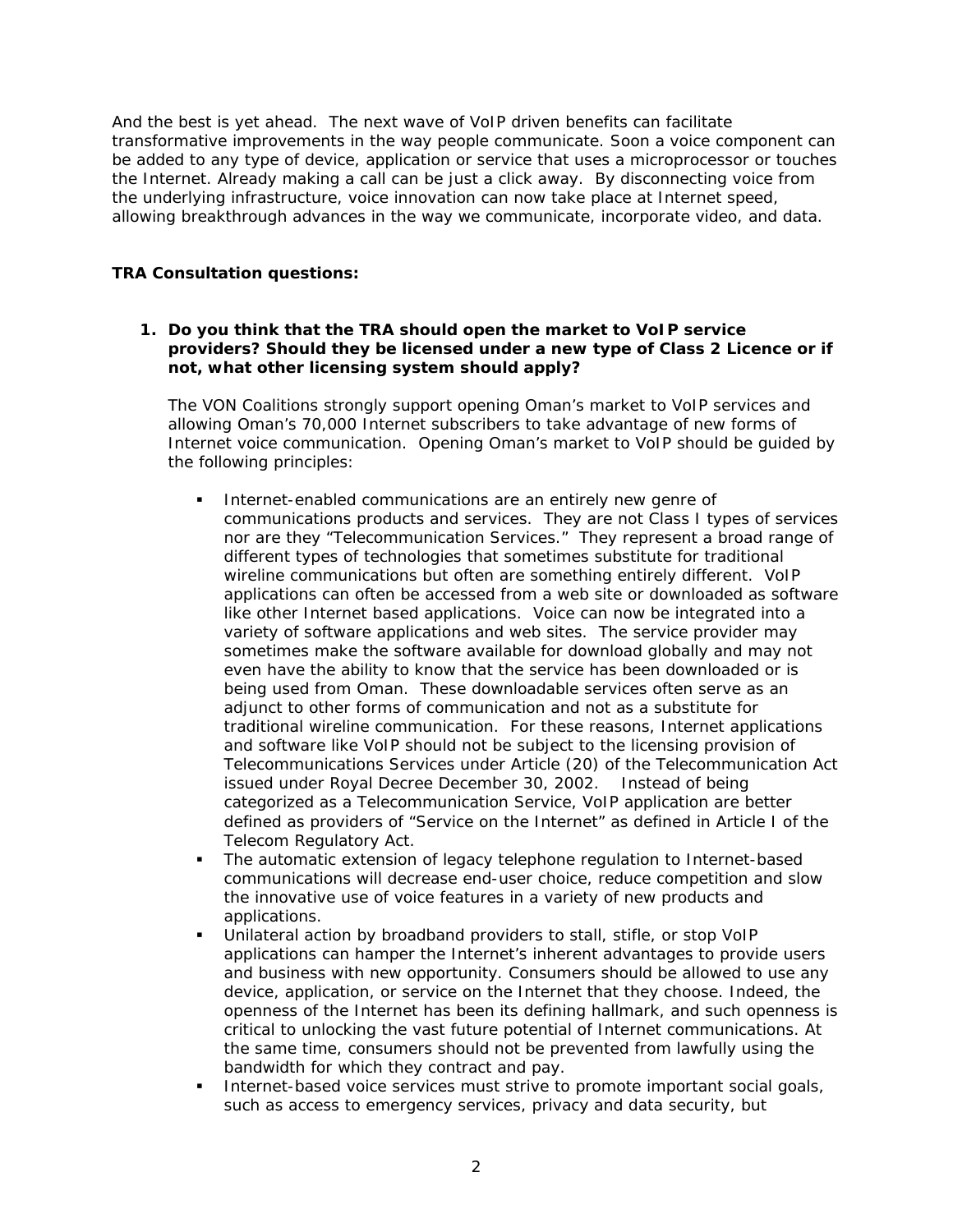regulatory mandates in this area should be kept to a minimum at this early stage and these services should be left with as much flexibility as possible in determining how to promote these goals.

- Any regulatory mandates must be focused on those services in which consumers are most likely to need or expect the protections imposed by regulation and must recognise the limitations in the technology available for implementation.
- There should be no conditions or restrictions on VoIP services that are used inside a corporation, for the sole use of that corporation.

The TRA should not require a license for VoIP services that are not provided by a Class I licensee or bundled with ISP service for which a Class 2 license is already required. In particular, 'network-independent' applications – communications applications and services that use the open Internet but are not tied to a particular telecom provider or ISP – should be viewed as a distinct category within the regulatory framework. Oman policy should seek to champion network-independent communications applications based on the same legal underpinnings as "Service on the Internet" as defined in Article I of the Telecom Regulatory Act. The aim should be to liberalize the provision of these applications and services as far as possible.

However, the VON Coalitions have significant concerns that several of TRA's proposals – particularly possible in-person registration requirements and always delivering a meaningful CLI – could stall, stifle or stop VoIP services and prevent consumers and businesses in Oman from benefiting from these new innovative communication technologies. Many VoIP services that can call the PSTN, do not necessarily have a phone number associated with the service. Requiring CLI in all cases or requiring an in-person registration is tantamount to blocking these innovative communication services entirely.

# **2. Please comment on the practicality of the requirement for a properly checked registration of subscribers?**

TRA should not mandate registration in the same way registration is done for traditional providers – by checking an identity card or passport. In other countries, online registration and the use of a credit card or other payment method can serve as an appropriate mechanism for verifying the customer's identity for fee based services. The VoIP provider has as much interest and incentive to verify the user for payment purposes as the TRA has for other purposes. When using a credit card or other payment method, banks utilize a sophisticated global network for verifying the customer's identity, ensuring payment, and preventing fraud.

Network independent services offered globally over the Internet should not be required to build Oman specific technology, or to perform in-person registration. Requiring an in-person registration for free and web based services would likely have the effect of preventing Oman consumers from taking advantage of these exciting new services. Click to call services, which for example may offer a one time conversation, would likely be unusable if a person needed to register prior to clicking on a web link.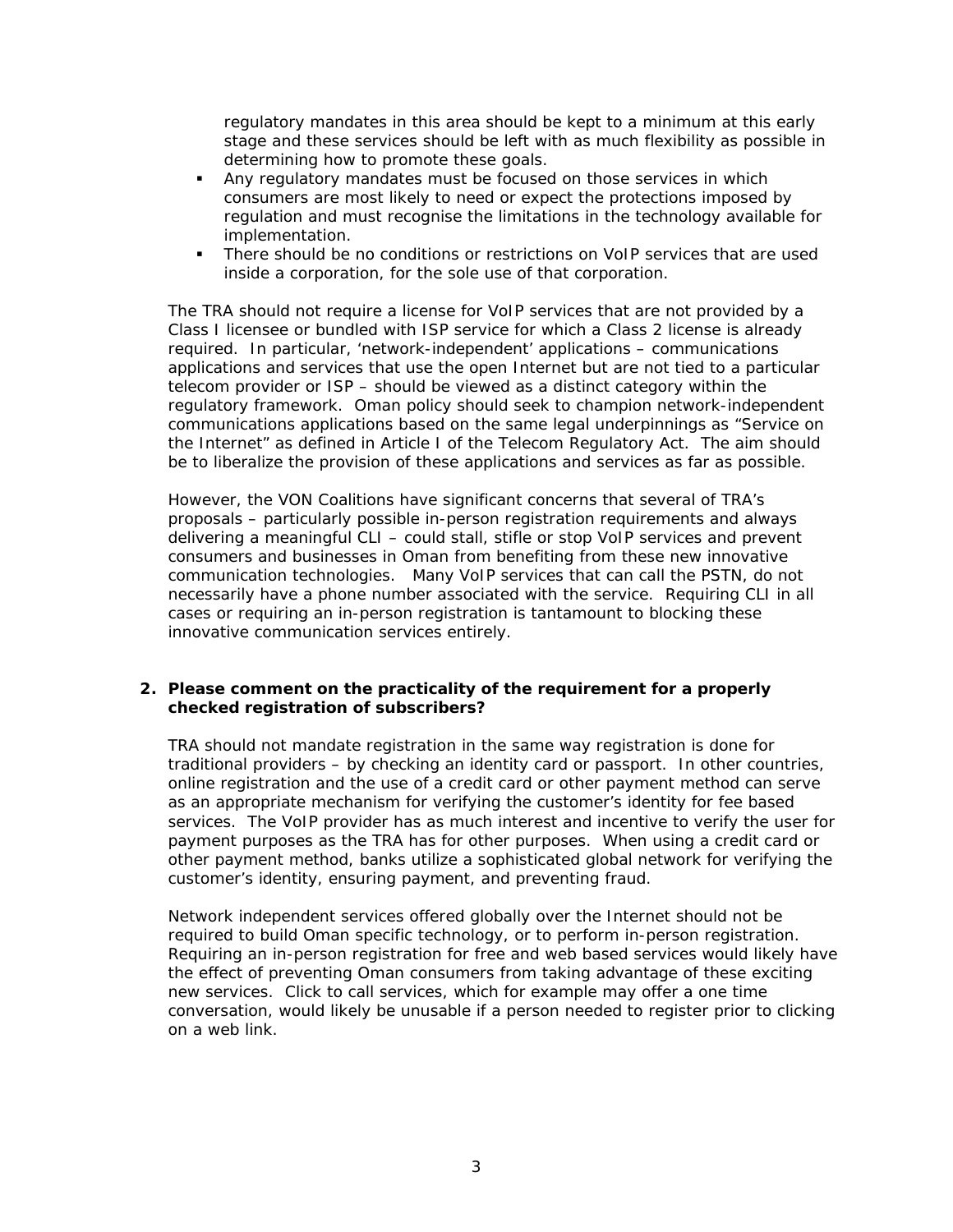# **3. Should VoIP service providers be allowed to offer all types of calls? Should this include outgoing international calls delivered over the Internet to PSTN gateways in foreign countries?**

Yes. VoIP providers should be able to offer all types of calls. In this way, businesses can combine features and functionalities to meet the needs of consumers and businesses in Oman.

Yes. VoIP providers should be allowed to include outgoing international calls to PSTN gateways in foreign countries. Such a move can help link Oman businesses with new business opportunities around the global, travelers to call home when visiting Oman, and consumers to more easily stay in touch with far flung family members.

# **4. Should VoIP service providers be allowed to have arrangements with gateways in foreign countries that provide a foreign number to the Oman subscriber? Should it be possible for calls to be brought into Oman over the Internet under this arrangement? How would the requirements of law enforcement be applied in this case?**

Yes. VoIP providers should be allowed to have arrangements with gateways in foreign countries that provide foreign numbers to Oman subscribers. Such services can help Oman consumers and businesses communicate in ways that best meet their needs. These VoIP providers generally currently work closely with law enforcement and no new requirements are necessary at this nascent stage. As other countries have done with VoIP and other Internet applications, TRA should wait to asses whether any problems exist before deciding whether and how best to meet its law enforcement needs.

# **5. Should VoIP service providers be entitled to operator interconnection rights, including receiving call termination payments, or should they be restricted to using normal subscriber access?**

VoIP service providers should have the option of seeking operator interconnection rights, including the ability to symmetrical call termination payments, and should be allowed to enter into commercial arrangements to do so.

#### **6. Do you agree that all VoIP subscribers who make outgoing calls to the PSTN should have a meaningful number presented as the CLI?**

No. Requiring a meaningful CLI in all cases would have the effect of preventing Oman businesses and consumers of taking advantage of some of the most innovative communication options. There are many innovative and valuable VoIP services that don't have a telephone number associated with them, and thus no meaningful CLI to present. For example, there are exciting new one-way VoIP services that allow consumers to integrate voice with web sites, blogs, social networking sites, mapping services, and instant messaging software that do not have originating telephone number associated with them. Oman businesses and consumers should be allowed to take advantage of these beneficial services, which are now being integrated into more and more web sites. Preventing access to these services could have the effect of preventing access to a growing segment of the Internet.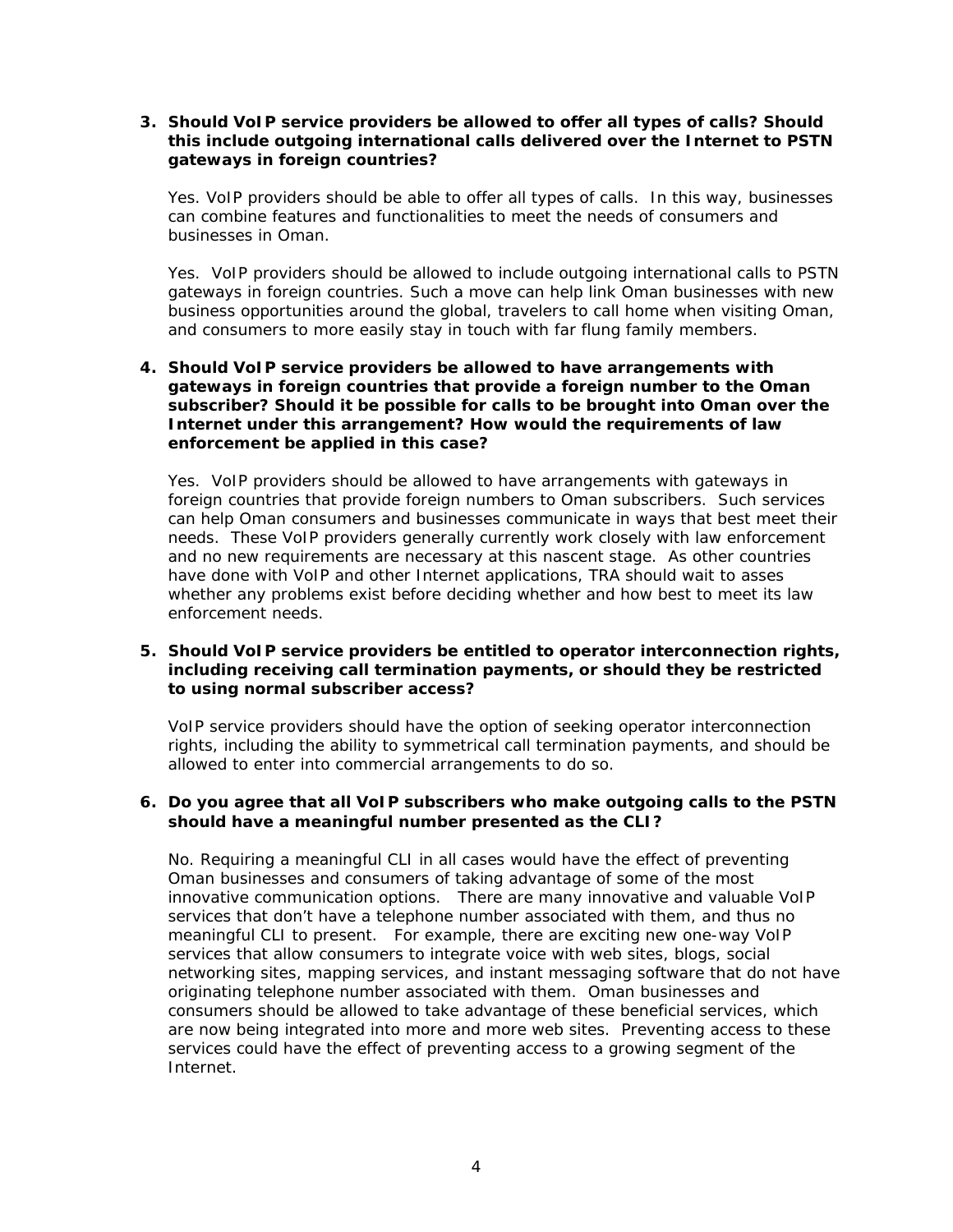In addition, there may be an erroneous assumption about the relationship between numbers and people. The identity of a phone number does not necessarily relate to a person. While some services such as commerce are conducted with an assumption of identity. Tying the number to a specific person and utilizing the number for identity purposes could cause increased identity theft.

Additionally, telephone numbers may be issued in groups such as corporations or call centers that can create another relationship. In some cases, the use of a Uniform Resource Identifitier like an email address can be used to connect Internet users to telephone users – without the need for an associated originating telephone number. TRA's goal should be to enable connectivity not isolate the ability to connect based on historical addressing.

### **7. Should VoIP service providers be allocated numbers from the geographic range or a new non-geographic range? Would the use of a non-geographic range be preferable as a means to indicate that the location of the caller is uncertain?**

Numbers, including geographic numbers, should be eligible to be allocated to service providers and be used by end users outside of the traditional telephone zones or other boundaries, including on a trans-national basis within the EU. VON supports the view that geographical numbers are most suitable to open up VoIP services to the mass consumers as consumers are highly familiar with those types of numbers and end user tariffs are transparent (or at least not less transparent than other types of numbers). Creating a separate telephone number range instead of allowing the use of existing numbers could have the effect of slowing VoIP adoption and preventing Oman businesses and consumers from utilizing services that act as a replacement for an existing service – thus thwarting the benefits of competition. Other countries have come to realize that use of geographic numbers, even when those numbers are used with services that could be taken by an Oman family while on vacation in another country and still be reached – can have enormous benefits.

#### **8. What is the best approach to the provision of access to the emergency services? Which of the options identified is best? Can you suggest any better solutions?**

The VON Coalitions recognizes that there are important social policy obligations like emergency access that can be achieved for types of phone services that substitute for the traditional telephone in a home. In many countries, policymakers are also coming to recognize that Internet-enabled communications often offer inherent advantages in an emergency. However, application of emergency access rules to web sites, click-to-dial services, 1-way PSTN-out interconnected voice services, and other VoIP services that are not a replacement for traditional home/business phone services could actually harm public safety, stifle innovations critical to people with disabilities, stall competition, and limit access to innovative and evolving communication options where there is no expectation of placing an emergency call.

Emergency calling obligations should not be imposed on non-replacement telephony services simply because they allow calls to PSTN telephone numbers. There is no consumer expectation that these types of non-replacement services will permit emergency calling, and thus no risk that a consumer would rely on this service to make an emergency call, or use the service to replace their existing emergency service capable telephone service.